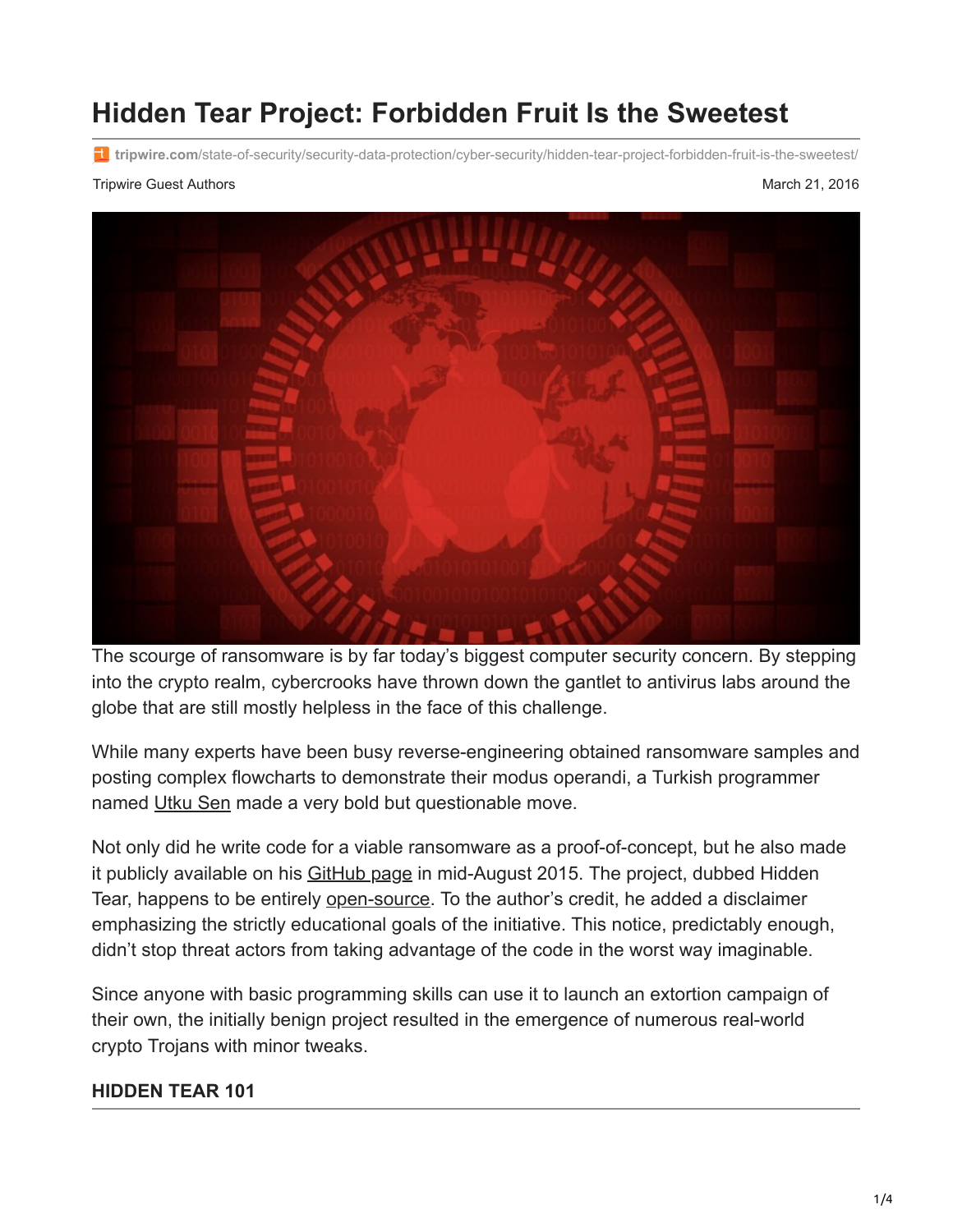Utku Sen's proof-of-concept uses AES encryption to encode files located inside '\test' directory on the infected system's Desktop. The above acronym stands for Advanced Encryption Standard. Originally known as Rijndael, this algorithm is symmetric, which means that the encryption and decryption keys are identical. The key can be 128-, 192-, or 256-bits long. Ideally, either degree of entropy suffices to make brute-forcing virtually inefficient and keep a victim's files hostage.

The ransomware transmits the key to a remote server so that it's only available to the operator. To recover data, the infected person needs to have a specially crafted decryption program and the secret key at their disposal. These two prerequisites are the objects of negotiation, or rather, a bargain between the perpetrator and the user. The Trojan creates a document with detailed recovery instructions and relevant hyperlinks on the Desktop.

Owing to a lightweight payload of only 12 KB, the infection is easy to distribute through [phishing emails](https://www.tripwire.com/state-of-security/latest-security-news/report-phishing-scams-cost-companies-millions-per-year/) that contain a booby-trapped attachment. Furthermore, Hidden Tear boasts antivirus evasion techniques that allow it to fly under the radar of popular AV engines. Extensive flexibility of the code makes it trivial for anybody interested to devise a custom variant of the program. The researcher also made a short video demonstrating his brainchild in action.

In a [post](http://www.utkusen.com/blog/destroying-the-encryption-of-hidden-tear-ransomware.html) published on his blog in late November, Sen explained his genuine motivations and responded to criticism regarding his project. In particular, he admitted that the abuse of Hidden Tear by script kiddies or other parties was a foreseeable but undesirable consequence. This is why the author deliberately incorporated a security flaw into the code, effectively turning it into a honeypot for likely offenders.

According to the researcher, the decryption key can be retrieved from the timestamp of an arbitrary ciphered file and the amount of time elapsed since the operating system launched. Once these values have been obtained via GetLastWriteTime method and Environment.TickCount property, all that's left to do is put two and two together. For the average computer expert, this shouldn't pose a difficulty.

### **REAL-WORLD ABUSE INCIDENTS**

The evolution of crypto malware gave birth to a new phenomenon known as Ransomware as a Service (RaaS). It denotes an affiliate framework where some criminals do the programming part and others distribute the readily available infection. Meanwhile, the latter have to share 20-25 percent of their revenue with the developer. No wonder the wannabe extortionists became interested in Utku Sen's project, which was completely free to use.

Scoundrels reportedly ended up coining more than [20 standalone strains](https://securelist.com/blog/research/73565/hidden-tear-and-its-spin-offs/) based on Hidden Tear. In particular, the source code came in handy to the black hats responsible for the following notorious ransomware families: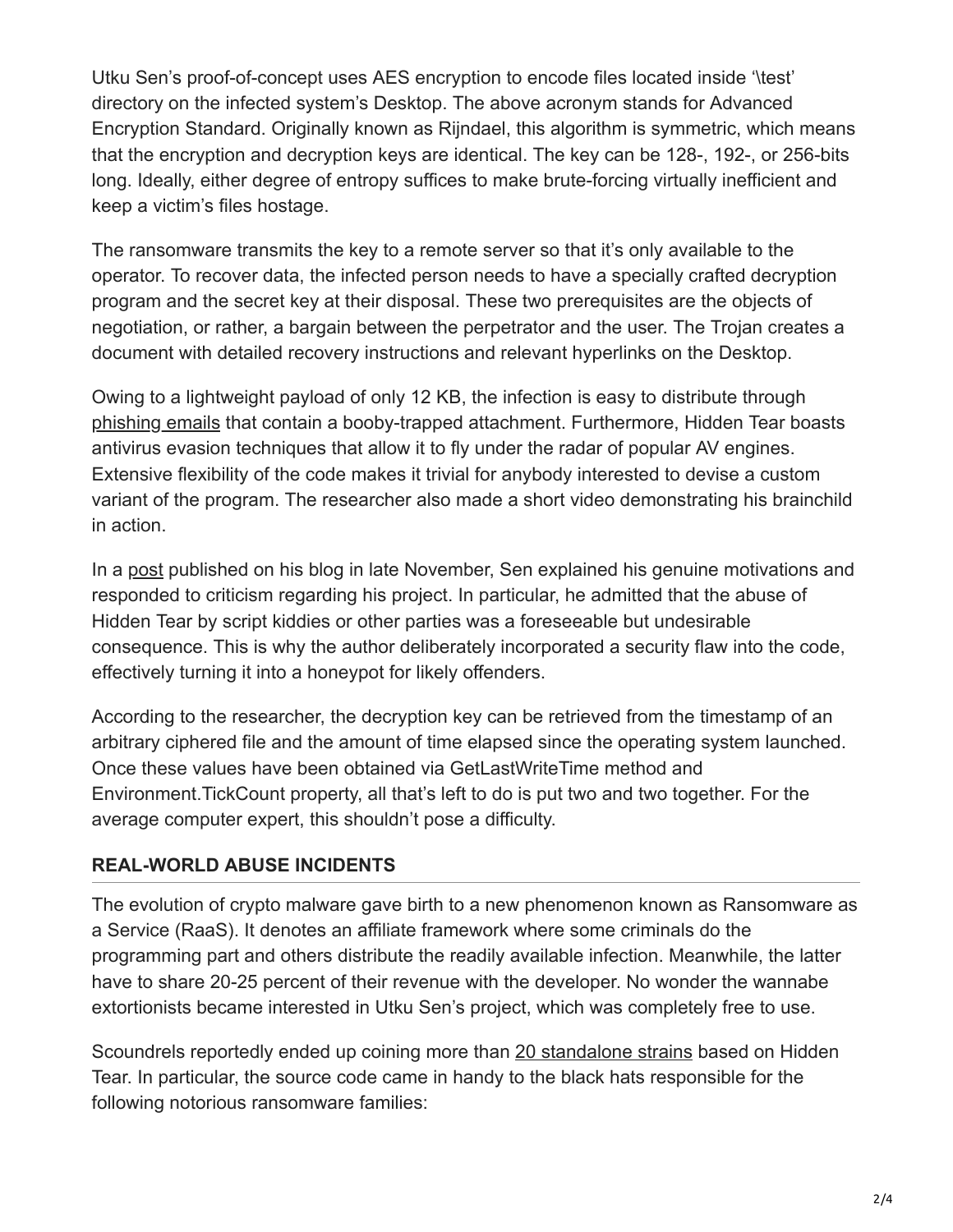- 1. **[Encoder](https://www.tripwire.com/state-of-security/latest-security-news/new-ransomware-strain-targets-websites-powered-by-linux-os/)** is the first-ever ransom Trojan that targets Linux-based web servers. It surfaced at the beginning of November 2015. Luckily, this edition had a critical flaw that allowed researchers from Bitdefender to crack the crypto and obtain the AES key from the timestamp of any encoded file. And yet, this sample was revolutionary because never before had Linux undergone ransomware attacks.
- 1. Discovered by Trend Micro mid-January 2016, **B** turned out to be another incarnation of Hidden Tear. The distributor of this ransomware appears to operate in Brazil. The ransom instructions are written in Portuguese, and the racketeer demands the Brazilian currency equivalent of US\$500 for decryption. Ultimately, Utku Sen was able to help the infected users since the sample was backdoored. Interestingly enough, the scammer never configured the Trojan to send the AES keys to a C&C server or simply save them anywhere. This means that victims had no chances to get their data back even if they paid the ransom.
- 1. **Magic Ransomware** is the most recent spin-off first spotted in late January this year. Unlike the earlier copycats, this one is based on EDA2, another POC created by Utku Sen. The malware appends .magic extension to filenames and extorts 1 Bitcoin for data restoration. For a number of reasons, which will be highlighted in the next section of this article, the whole campaign turned out an epic fail.
- 1. More than a dozen samples representing the **Trojan-Ransom.MSIL.Tear** family were found to also utilize Hidden Tear code. As per the in-depth analysis, however, these are script kiddies' experiments rather than professional ransomware plagues. Some of them, including Trojan-Ransom.MSIL.Tear.r and Trojan-Ransom.MSIL.Tear.t, sent AES keys to example.com domain, which the attackers configured as their Command and Control server. Obviously, the victims' data vanished for good.

### **HIDDEN TEAR AUTHOR BLACKMAILED**

The aforementioned Magic Ransomware case went terribly wrong. It was built with Sen's open-source EDA2 code. The researcher expected he could harness vulnerabilities in the control script to access the database of decryption keys. However, it turned out that the crooks behind the actual Trojan were using a C&C server located on a free hosting service. Someone submitted a complaint, which resulted in the takedown of the malicious Command and Control. The programmer was, therefore, unable to retrieve the database even with his pre-injected backdoor.

What happened next was unexpected for everyone involved. Distributors of the Magic virus joined the discussion of their ransomware on a popular [security forum](http://www.bleepingcomputer.com/forums/t/603051/magic-ransomware-support-topic-magicexe-executable-and-adds-magic-extension/). They asked Utku Sen to remove the source code for his projects from GitHub and send them 3 Bitcoins. If these demands were met, the criminals promised they would assist everyone infected in data